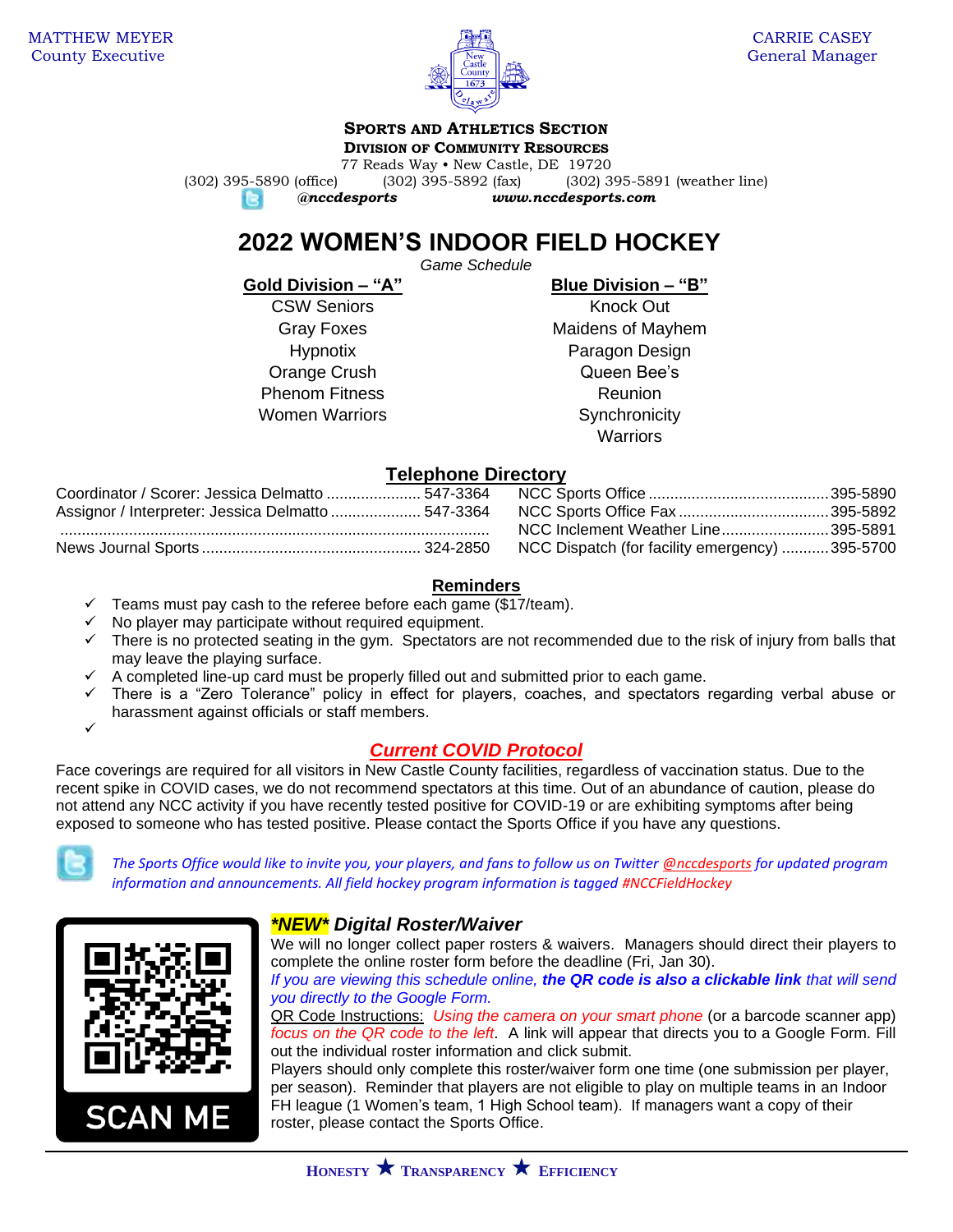| All gallies will be played at the Hockessin FAL Center<br>(7259 Lancaster Pike, Hockessin, DE 19707) |             |              |             |                         |                       |                       |
|------------------------------------------------------------------------------------------------------|-------------|--------------|-------------|-------------------------|-----------------------|-----------------------|
| <b>DATE</b>                                                                                          | <b>TIME</b> | <b>COURT</b> | <u>DIV.</u> | <b>GAME</b>             | <b>HOME TEAM</b>      | <b>VISITING TEAM</b>  |
| Sun                                                                                                  | 6:30 PM     | Ш            | Gold        | 1                       | Hypnotix              | <b>Women Warriors</b> |
| Jan 9                                                                                                | 7:40 PM     | I            | Gold        | 2                       | Gray Foxes            | Phenom Fitness        |
|                                                                                                      | 7:40 PM     | $_{II}$      | Gold        | 3                       | <b>CSW Seniors</b>    | Orange Crush          |
|                                                                                                      | 7:40 PM     | III          | <b>Blue</b> | $\overline{\mathbf{4}}$ | Knock Out             | Warriors              |
|                                                                                                      | 8:50 PM     | I            | <b>Blue</b> | 5                       | Maidens of Mayhem     | Synchronicity         |
|                                                                                                      | 8:50 PM     | $_{II}$      | <b>Blue</b> | 6                       | Paragon Design        | Queen Bee's           |
|                                                                                                      |             |              | <b>Blue</b> | <b>BYE</b>              | Reunion               |                       |
| Sun                                                                                                  | 6:30 PM     | Ш            | Gold        | 7                       | Orange Crush          | Gray Foxes            |
| Jan 16                                                                                               | 7:40 PM     | I            | Gold        | 8                       | Hypnotix              | <b>CSW Seniors</b>    |
|                                                                                                      | 7:40 PM     | II           | Gold        | 9                       | <b>Women Warriors</b> | <b>Phenom Fitness</b> |
|                                                                                                      | 7:40 PM     | III          | <b>Blue</b> | 10                      | Maidens of Mayhem     | Reunion               |
|                                                                                                      | 8:50 PM     | $\mathbf I$  | <b>Blue</b> | 11                      | Paragon Design        | Warriors              |
|                                                                                                      | 8:50 PM     | II           | <b>Blue</b> | 12                      | Queen Bee's           | Synchronicity         |
|                                                                                                      |             |              | <b>Blue</b> | <b>BYE</b>              | Knock Out             |                       |
| Sun                                                                                                  | 6:30 PM     | III          | <b>Blue</b> | 13                      | Queen Bee's           | Maidens of Mayhem     |
| Jan 23                                                                                               | 7:40 PM     | I            | <b>Blue</b> | 14                      | Synchronicity         | Knock Out             |
|                                                                                                      | 7:40 PM     | $_{II}$      | <b>Blue</b> | 15                      | Warriors              | Reunion               |
|                                                                                                      | 7:40 PM     | III          | Gold        | 16                      | <b>CSW Seniors</b>    | Gray Foxes            |
|                                                                                                      | 8:50 PM     | I            | Gold        | 17                      | Orange Crush          | <b>Women Warriors</b> |
|                                                                                                      | 8:50 PM     | II           | Gold        | 18                      | Hypnotix              | Phenom Fitness        |
|                                                                                                      |             |              | <b>Blue</b> | <b>BYE</b>              | Paragon Design        |                       |
|                                                                                                      |             |              |             |                         |                       |                       |

*\*All games will be played at the Hockessin PAL Center\**

## *\*Rosters must be submitted by midnight on Sun, Jan 30\**

| Sun    | 6:30 PM | III         | <b>Blue</b> | 19         | Synchronicity         | Paragon Design        |
|--------|---------|-------------|-------------|------------|-----------------------|-----------------------|
| Jan 30 | 7:40 PM | I           | <b>Blue</b> | 20         | Warriors              | Maidens of Mayhem     |
|        | 7:40 PM | $_{\rm II}$ | <b>Blue</b> | 21         | Reunion               | Knock Out             |
|        | 7:40 PM | Ш           | Gold        | 22         | <b>Phenom Fitness</b> | <b>CSW Seniors</b>    |
|        | 8:50 PM | I           | Gold        | 23         | Orange Crush          | <b>Hypnotix</b>       |
|        | 8:50 PM | $_{\rm II}$ | Gold        | 24         | Gray Foxes            | <b>Women Warriors</b> |
|        |         |             | <b>Blue</b> | <b>BYE</b> | Queen Bee's           |                       |
|        |         |             |             |            |                       |                       |
| Sun    | 6:30 PM | Ш           | <b>Blue</b> | 25         | <b>Knock Out</b>      | Maidens of Mayhem     |
| Feb 6  | 7:40 PM |             | Gold        | 26         | <b>Phenom Fitness</b> | Orange Crush          |
|        | 7:40 PM | Н           | Gold        | 27         | <b>Women Warriors</b> | <b>CSW Seniors</b>    |
|        | 7:40 PM | Ш           | Blue        | 28         | <b>Knock Out</b>      | Synchronicity         |
|        | 8:50 PM | I           | Gold        | 29         | Gray Foxes            | Hypnotix              |
|        | 8:50 PM | П           | Blue        | 30         | Warriors              | Queen Bee's           |
|        | 8:50 PM | Ш           | <b>Blue</b> | 31         | Reunion               | Paragon Design        |
|        |         |             |             |            |                       |                       |

*\*No Women's games on Super Bowl Sunday: February 13\**

*Cont'd on next page…*